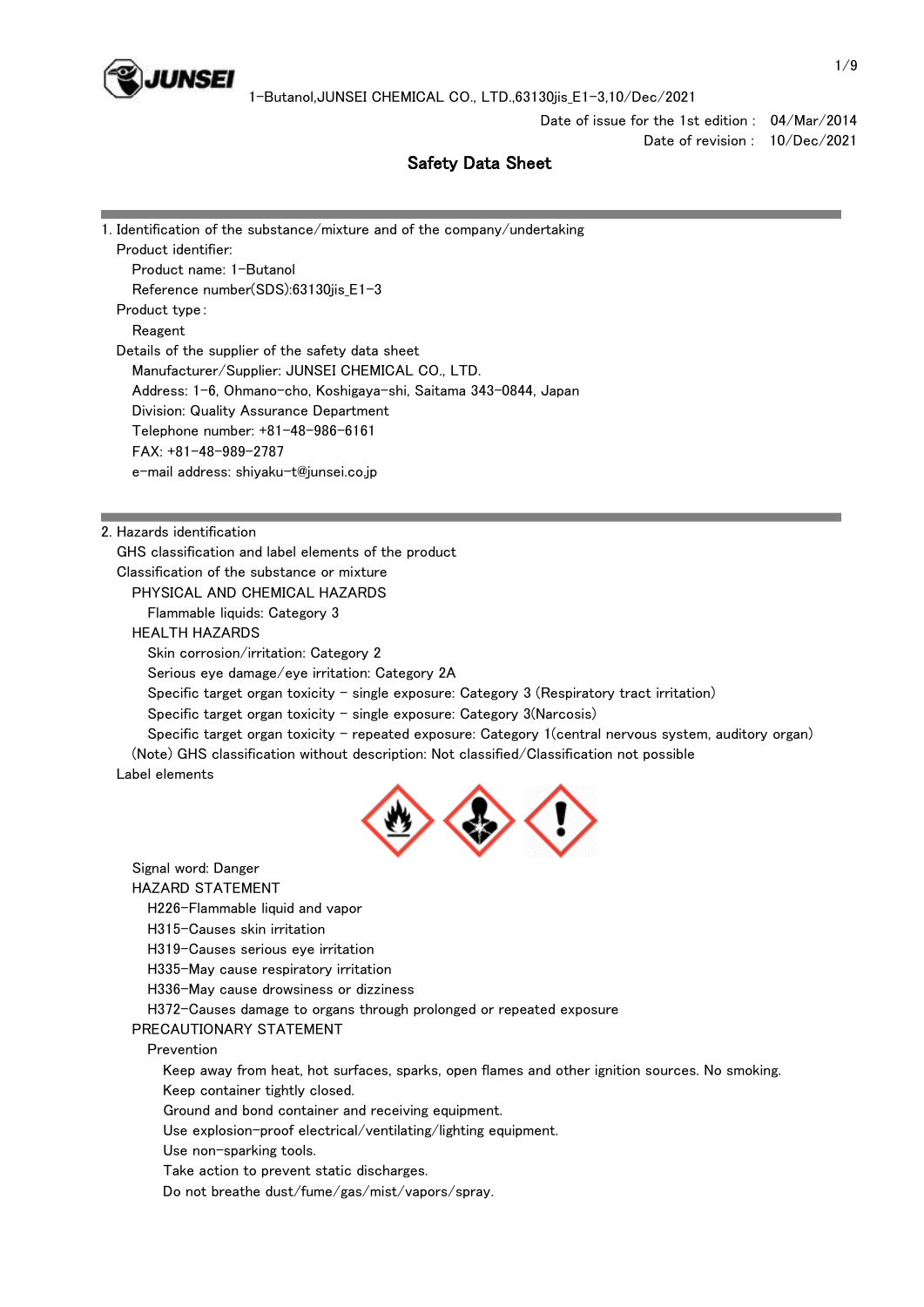

Use only outdoors or in a well-ventilated area.

Wash contaminated parts thoroughly after handling.

Wear protective gloves/protective clothing/eye protection/face protection.

Do not eat, drink or smoke when using this product.

# Response

In case of fire: Use appropriate media other than water to extinguish.

Get medical advice/attention if you feel unwell.

Call a POISON CENTER/doctor/physician if you feel unwell.

IF INHALED: Remove person to fresh air and keep comfortable for breathing.

IF ON SKIN: Wash with plenty of soap and water.

IF ON SKIN (or hair): Take off immediately all contaminated clothing. Rinse skin with water or shower.

If skin irritation occurs: Get medical advice/attention.

Take off contaminated clothing and wash it before reuse.

IF IN EYES: Rinse cautiously with water for several minutes. Remove contact lenses, if

present and easy to do. Continue rinsing.

If eye irritation persists: Get medical advice/attention.

Storage

Store in a well-ventilated place. Keep container tightly closed. Keep cool.

Store locked up.

Disposal

Dispose of contents/container in accordance with local/national regulation.

Specific Physical and Chemical hazards

Flammable liquid. Vapor/air mixture may explode.

|  | 3. Composition/information on ingredients |  |  |  |
|--|-------------------------------------------|--|--|--|
|--|-------------------------------------------|--|--|--|

Mixture/Substance selection:

**Substance** 

 Common name, synonyms: n-Butyl alcohol Ingredient name:1-Butanol Content (%):98.0 < Chemical formula:C4H10O Chemicals No, Japan:2-3049 CAS No.:71-36-3 MW:74.12 ECNO:200-751-6 Note : The figures shown above are not the specifications of the product.

#### 4. First-aid measures

Descriptions of first-aid measures

General measures

Get medical advice/attention if you feel unwell.

Keep victim warm and quiet.

Call emergency medical service.

Effects of exposure (inhalation, ingestion or skin contact) to substance may be delayed.

#### IF INHALED

Remove person to fresh air and keep comfortable for breathing.

Give artificial respiration if victim is not breathing.

Administer oxygen if breathing is difficult.

Call a POISON CENTER/doctor/physician if you feel unwell.

#### IF ON SKIN (or hair)

 Take off immediately all contaminated clothing. Rinse skin with water or shower. Wash with plenty of soap and water.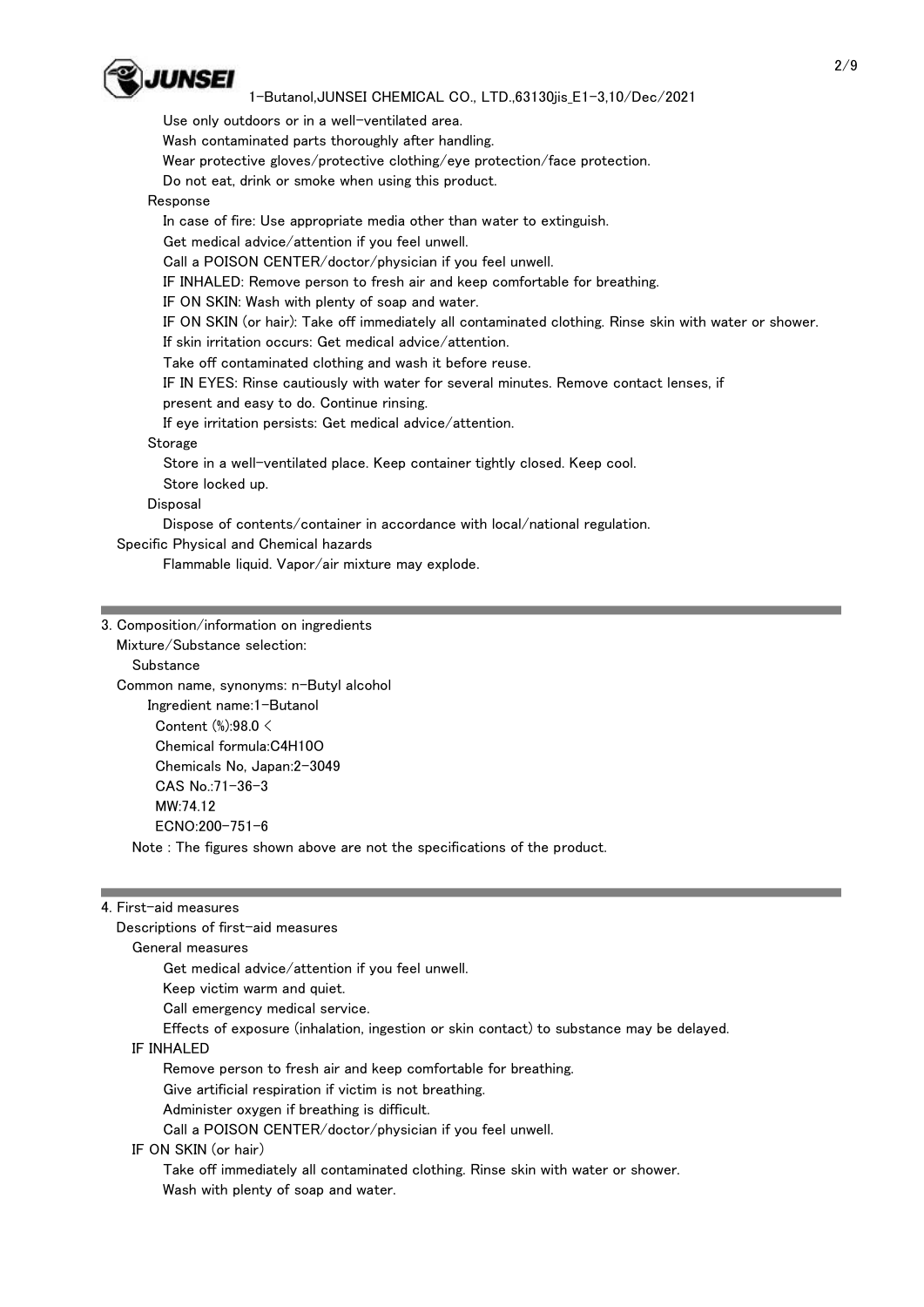

If skin irritation or rash occurs: Get medical advice/attention.

If skin irritation occurs: Get medical advice/attention.

Remove and isolate contaminated clothing and shoes.

In case of burns, immediately cool affected skin for as long as possible with child water.

Do not remove clothing if adhering to skin.

#### IF IN EYES

 Rinse cautiously with water for several minutes. Remove contact lenses, if present and easy to do. Continue rinsing.

If eye irritation persists: Get medical advice/attention.

# IF SWALLOWED

Rinse mouth. Do NOT induce vomiting.

If victim is conscious, give  $1 - 2$  glasses of water.

Call a POISON CENTER/doctor/physician if you feel unwell.

Most important symptoms and effects, both acute and delayed

(Symptoms when inhalation or ingestion)

 Nausea. Abdominal pain. Diarrhoea. Headache. Drowsiness. Cough. Dizziness. Sore throat. Vomiting. (Symptoms when skin and/or eye contact)

Dry skin. Conjunctival redness of the eyes. Redness in the skin. Pain.

#### 5. Fire-fighting measures

Extinguishing media

Suitable extinguishing media

In case of fire, use water mist, foam, dry powder, CO2 to extinguish.

Unsuitable extinguishing media

Do not use direct water jet.

Specific hazards arising from the substance or mixture

Containers may explode when heated.

Fire may produce irritating, corrosive and/or toxic gases.

Runoff from fire control or dilution water may cause pollution.

#### Advice for firefighters

Specific fire-fighting measures

Evacuate non-essential personnel to safe area.

Cool container with water spray.

Special protective equipment and precautions for fire-fighters

Wear fire resistant or flame retardant clothing.

Wear protective gloves/protective clothing/eye protection/face protection.

 Firefighters should wear self-contained breathing apparatus with full face peace operated positive pressure mode.

#### 6. Accidental release measures

Personnel precautions, protective equipment and emergency procedures

Keep unauthorized personnel away.

 In case of contact with substance, immediately flush skin or eyes with running water for at least 20 minutes.

Ventilate area until material pick up is complete.

Wear proper protective equipment.

PUBLIC SAFTY: Ventilate closed spaces before entering.

Do not touch or walk through spilled material.

#### Environmental precautions

Runoff to sewer may create fire or explosion hazard.

Vapor explosion hazard indoors, outdoors or in sewers.

Avoid release to headsprings, rivers, lakes, ocean and groundwater.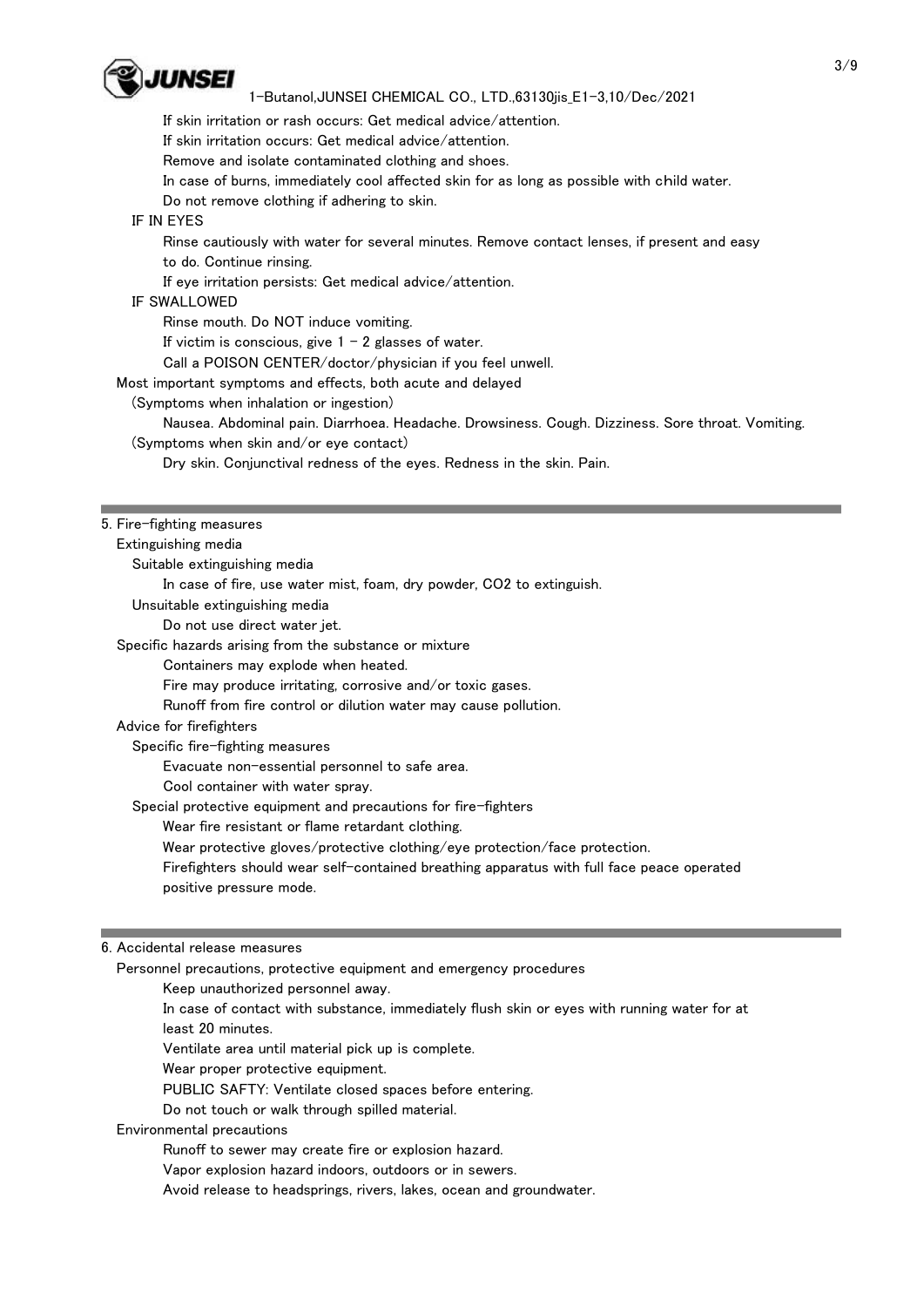

## Methods and materials for containment and cleaning up

Sweep up, place in a bag and hold for waste disposal.

- Use clean non-sparking tools to collect absorbed material.
- All equipment used when handling the product must be grounded.
- Preventive measures for secondary accident

Collect spillage.

- Stop leak if you can do it without risk.
- ELIMINATE all ignition sources (no smoking, flares, sparks or flames in immediate area).
- Prevent entry into waterways, sewers, basements or confined areas.

Keep out of low areas.

#### 7. Handling and storage

Precautions for safe handling

Preventive measures

(Exposure Control for handling personnel)

Do not breathe dust/fume/gas/mist/vapors/spray.

(Protective measures against fire and explosion)

Keep away from heat, hot surfaces, sparks, open flames and other ignition sources. No smoking.

Ground and bond container and receiving equipment.

Use explosion-proof electrical/ventilating/lighting equipment.

Use non-sparking tools.

Take action to prevent static discharges.

## (Exhaust/ventilator)

Exhaust/ventilator should be available.

(Safety treatments)

Avoid contact with skin.

Avoid contact with eyes.

#### Safety Measures

Use only outdoors or in a well-ventilated area.

Wear protective gloves/protective clothing/eye protection/face protection.

Use personal protective equipment as required.

When using do not eat, drink or smoke.

## Any incompatibilities

Strong oxidizing agents, Aluminium should not be mixed with the chemicals.

Advice on general occupational hygiene

Wash contaminated parts thoroughly after handling.

- Do not eat, drink or smoke when using this product.
- Take off contaminated clothing and wash it before reuse.

#### Storage

- Conditions for safe storage
	- Store in a well-ventilated place. Keep container tightly closed. Keep cool.
	- Keep cool. Protect from sunlight.
	- Store in accordance with local/national regulation.
	- Store locked up.

Container and packaging materials for safe handling data is not available.

#### Specific end use(s)

 See information in Section 7.1 and 7.2 for handling and storage recommendations. See Section 8 for exposure controls and personal protection recommendations.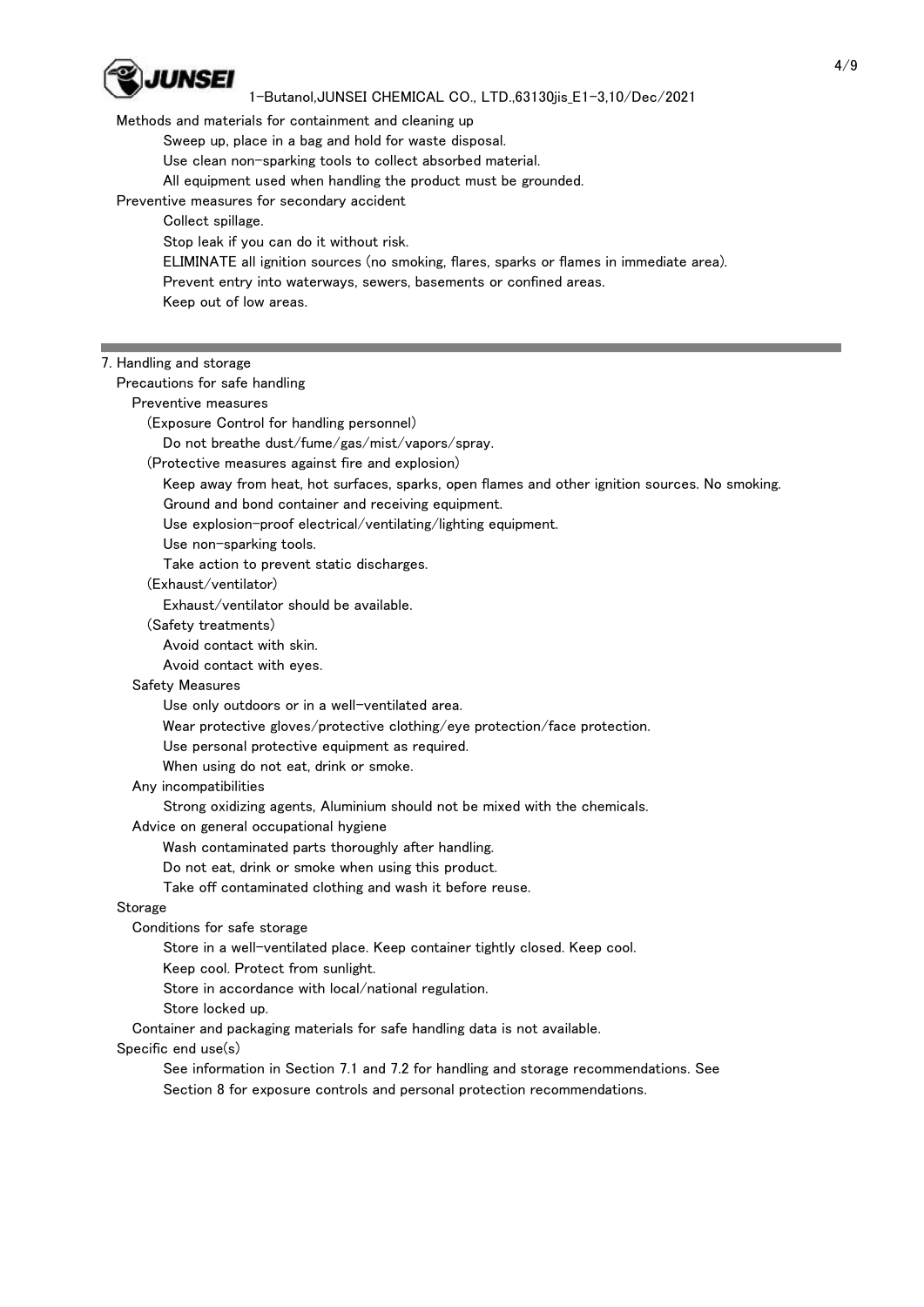

| 8. Exposure controls/personal protection                                                                                                    |  |
|---------------------------------------------------------------------------------------------------------------------------------------------|--|
| Control parameters                                                                                                                          |  |
| Control value                                                                                                                               |  |
| Japan control value $(1995) \le 25$ ppm                                                                                                     |  |
| Adopted value                                                                                                                               |  |
| JSOH(1987) (ceiling) 50ppm; 150mg/m3 (dermal)                                                                                               |  |
| ACGIH(2001) TWA: 20ppm (Eye & URT irr)                                                                                                      |  |
| Exposure controls                                                                                                                           |  |
| Appropriate engineering controls                                                                                                            |  |
| Do not use in areas without adequate ventilation.                                                                                           |  |
| Eye wash station should be available.                                                                                                       |  |
| Washing facilities should be available.                                                                                                     |  |
| Individual protection measures                                                                                                              |  |
| Respiratory protection                                                                                                                      |  |
| Wear respiratory protection.                                                                                                                |  |
| Hand protection                                                                                                                             |  |
| Wear protective gloves. Recommended material(s): nitrile, butyl rubber, viton                                                               |  |
| Consult with your glove and/or personnel equipment manufacturer for selection of                                                            |  |
| appropriate compatible materials.                                                                                                           |  |
| Eye protection                                                                                                                              |  |
| Wear chemical safety goggle.                                                                                                                |  |
| Wear eye/face protection.                                                                                                                   |  |
| Skin and body protection                                                                                                                    |  |
| Wear impervious clothing and boots in case of repeated or prolonged treatment.                                                              |  |
|                                                                                                                                             |  |
|                                                                                                                                             |  |
|                                                                                                                                             |  |
| 9. Physical and Chemical Properties                                                                                                         |  |
| Information on basic physical and chemical properties                                                                                       |  |
| Physical state: Liquid                                                                                                                      |  |
| Color: Colorless                                                                                                                            |  |
| Odor: Characteristic odor                                                                                                                   |  |
| Odor threshold: $0.3600 \sim 150.000$ mg/m3                                                                                                 |  |
| Melting point/Freezing point: -90°C                                                                                                         |  |
| Boiling point or initial boiling point: 117°C                                                                                               |  |
| Boiling range data is not available.                                                                                                        |  |
| Flammability (gases, liquids and solids): Ignitable                                                                                         |  |
| Lower and upper explosion limit/flammability limit:                                                                                         |  |
| Lower explosion limit: 1.4 vol %                                                                                                            |  |
| Upper explosion limit: 11.3 vol %                                                                                                           |  |
| Flash point: (C.C.) 29°C                                                                                                                    |  |
| Auto-ignition temperature: 345°C                                                                                                            |  |
| Decomposition temperature data is not available.                                                                                            |  |
| Self-Accelerating Decomposition Temperature/SADT data is not available.                                                                     |  |
| pH: 7 (70g/L, 20°C)                                                                                                                         |  |
| Dynamic viscosity: 2.947mPas(20°C)                                                                                                          |  |
| Kinematic viscosity: 3.64mm2/s(20°C)                                                                                                        |  |
| Solubility:                                                                                                                                 |  |
| Solubility in water: $63.2g/liter(25^{\circ}C)$<br>Solubility in solvent: Very soluble in acetone; miscible with ethanol and diethyl ether. |  |

n-Octanol/water partition coefficient: log Pow0.9

Vapor pressure: 0.6 kPa (20℃)

VOC data is not available.

Evaporation rate data is not available.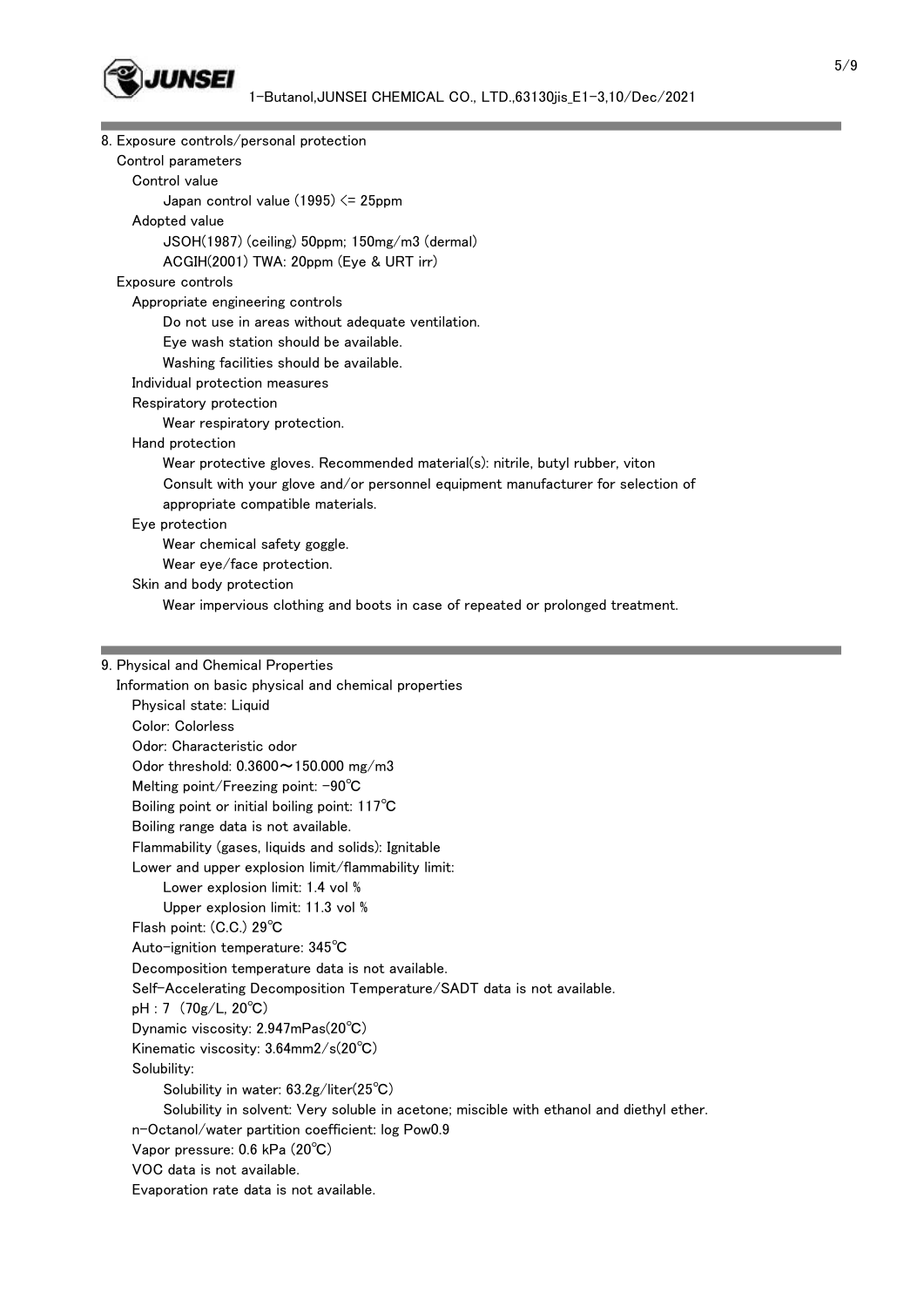

 Density and/or relative density: 0.81g/cm3(20℃) Relative vapor density (Air=1): 2.6 Relative density of the Vapor/air - mixture at  $20^{\circ}$ C (Air = 1): 1.01 Critical temperature data is not available. Particle characteristics data is not available.

| 10. Stability and Reactivity                                                                        |
|-----------------------------------------------------------------------------------------------------|
| Reactivity                                                                                          |
| Runaway polymerization will not occur.                                                              |
| Chemical stability                                                                                  |
| Stable under normal storage/handling conditions.                                                    |
| Flammable.                                                                                          |
| Possibility of hazardous reactions                                                                  |
| Reacts with aluminium when heated to 100 $\degree$ C and strong oxidants such as chromium trioxide. |
| This produces flammable/explosive gas.                                                              |
| Attacks some forms of plastic(e.g. Polyvinyl chloride), rubber(e.g. Natural rubber) and             |
| coatings.                                                                                           |
| Conditions to avoid                                                                                 |
| Contact with incompatible materials.                                                                |
| Open flames. Heat. Sparks.                                                                          |
| Incompatible materials                                                                              |
| Strong oxidizing agents, Aluminium.                                                                 |
| Hazardous decomposition products                                                                    |
| Carbon oxides, Hydrogen gas                                                                         |
|                                                                                                     |
|                                                                                                     |

| 11. Toxicological Information                                    |
|------------------------------------------------------------------|
| Information on toxicological effects                             |
| Acute toxicity                                                   |
| Acute toxicity (Oral)                                            |
| [GHS Cat. Japan, base data]                                      |
| rat LD50=2510mg/kg (ACGIH 7th, 2001)                             |
| Acute toxicity (Dermal)                                          |
| [GHS Cat. Japan, base data]                                      |
| rabbit LD50=3402mg/kg (SIDS, 2005)                               |
| Irritant properties                                              |
| Skin corrosion/irritation                                        |
| [GHS Cat. Japan, base data]                                      |
| rabbit: moderate irritation (DFGOT vol.19, 2003)                 |
| Serious eye damage/irritation                                    |
| [GHS Cat. Japan, base data]                                      |
| human : eyes irritation (PATTY 6th, 2012)                        |
| Allergenic and sensitizing effects data is not available.        |
| Mutagenic effects data is not available.                         |
| Carcinogenicity                                                  |
| EPA-Group D; Not Classifiable as to Human Carcinogenicity (1986) |
| Reproductive toxicity data is not available.                     |
| <b>STOT</b>                                                      |
| STOT-single exposure                                             |
| $[cat.3$ (resp. $irrit.)]$                                       |
| [GHS Cat. Japan, base data]                                      |
| respiratory tract irritation (PATTY 6th, 2012)                   |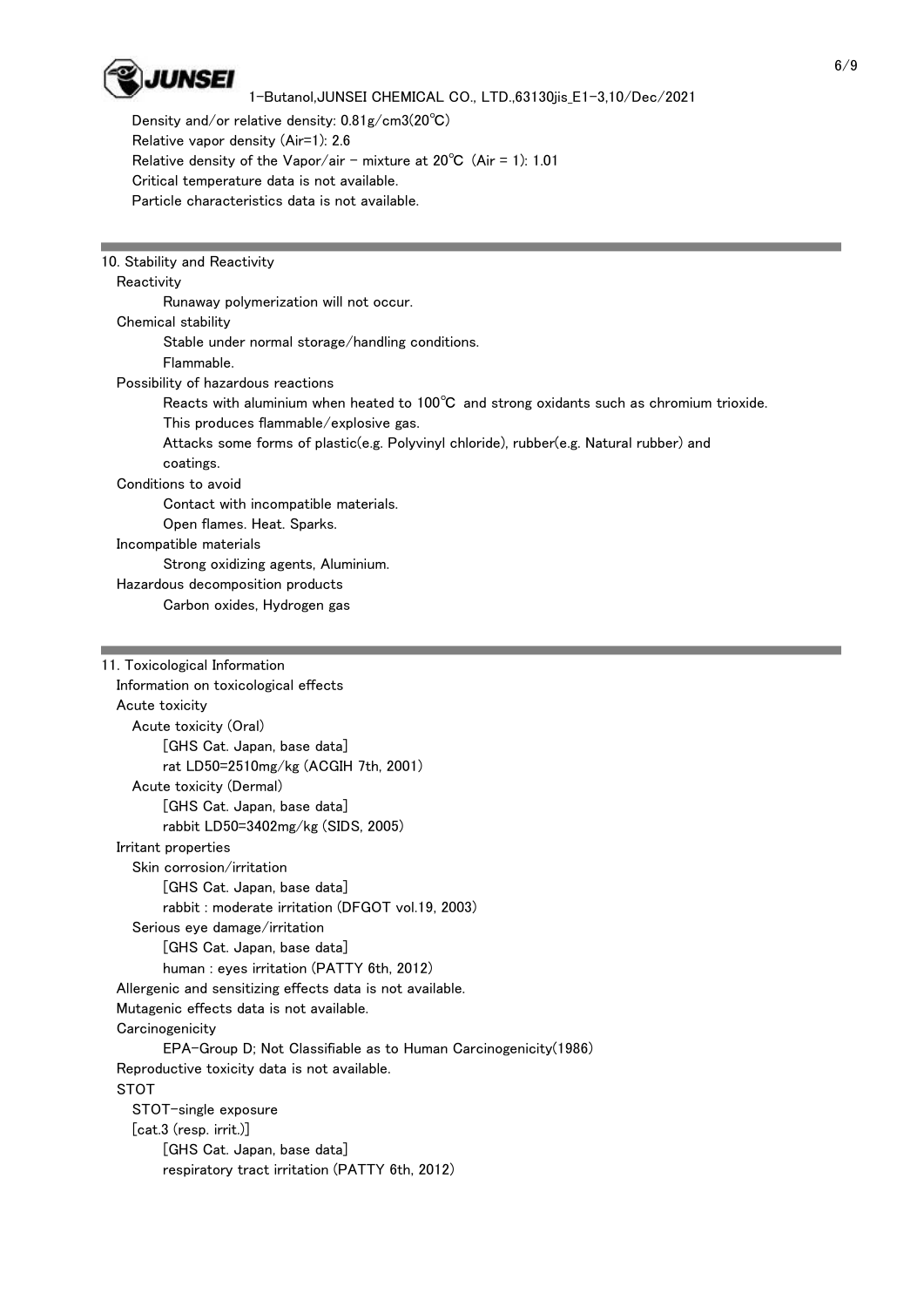

 [cat.3 (drow./dizz.)] [GHS Cat. Japan, base data] narcotic effect (PATTY 6th, 2012) STOT-repeated exposure [cat.1] [GHS Cat. Japan, base data] central nervous system; hearing organ (MOE risk assessment vol.4, 2005) Aspiration hazard data is not available.

| 12. Ecological Information                                                                |
|-------------------------------------------------------------------------------------------|
| Ecotoxicity                                                                               |
| Aquatic toxicity                                                                          |
| Hazardous to the aquatic environment (Acute)                                              |
| [GHS Cat. Japan, base data]                                                               |
| Fish (Atheriniformes) $L C50 > 100$ mg/L/96hr (MOE eco-toxicity tests of chemicals, 1996) |
| Hazardous to the aquatic environment (Long-term)                                          |
| [GHS Cat. Japan, base data]                                                               |
| Crustacea (Daphnia magna) NOEC=4.1mg/L/21days (MOE risk assessment, 2005)                 |
| Water solubility                                                                          |
| 6.32 g/100 ml $(25^{\circ}C)$ (HSDB, 2013)                                                |
| Persistence and degradability                                                             |
| Degrade rapidly [BOD20:92% (SIDS, 2005)]                                                  |
| Bioaccumulative potential                                                                 |
| $log Pow = 0.9 (ICSC, 2005)$                                                              |
| Mobility in soil                                                                          |
| Mobility in soil data is not available.                                                   |
| Other adverse effects                                                                     |
| Ozone depleting chemical data is not available.                                           |
|                                                                                           |

13. Disposal considerations

 Description of waste residues and information on their safe handling and methods of disposal, including the disposal of any contaminated packaging Waste treatment methods

Dispose of contents/container in accordance with local/national regulation.

| 14. Transport Information                                             |  |
|-----------------------------------------------------------------------|--|
| UN No., UN CLASS                                                      |  |
| UN No. or ID No.: 1120                                                |  |
| UN Proper Shipping Name: BUTANOLE                                     |  |
| Class or division (Transport hazard class): 3                         |  |
| Packing group : III                                                   |  |
| ERG GUIDE No.: 129                                                    |  |
| <b>IMDG Code (International Maritime Dangerous Goods Regulations)</b> |  |
| UN No.: $1120$                                                        |  |
| Proper Shipping Name: BUTANOLE                                        |  |
| Class or division : 3                                                 |  |
| Packing group : III                                                   |  |
| <b>IATA Dangerous Goods Regulations</b>                               |  |
| UN No.: $1120$                                                        |  |
| <b>Proper Shipping Name: BUTANOLE</b>                                 |  |
| Class or division : 3                                                 |  |
|                                                                       |  |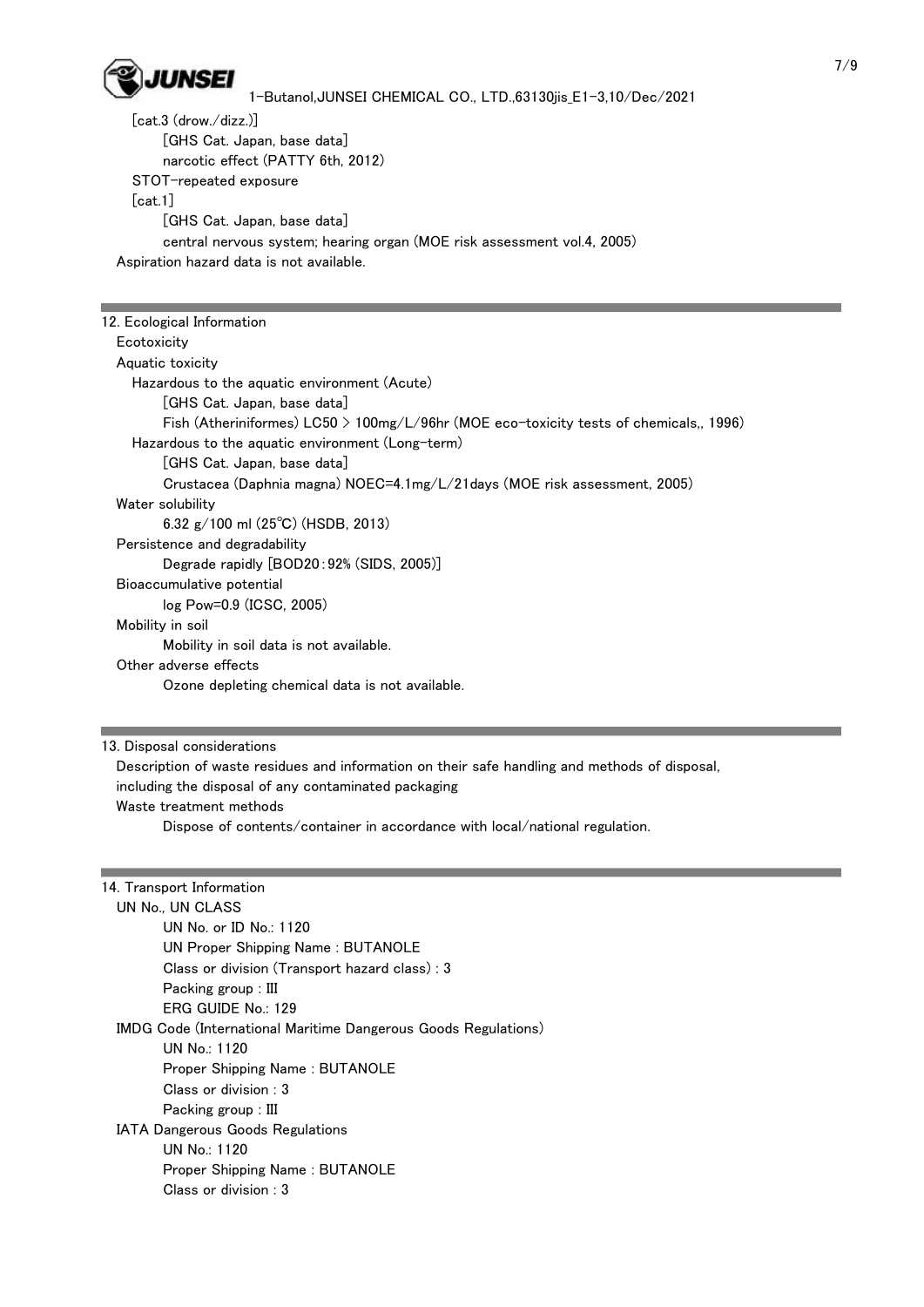

 Hazard labels : Flamm.liquid Packing group : III Environmental hazards MARPOL Annex III - Prevention of pollution by harmful substances Marine pollutants (yes/no) : no MARPOL Annex  $V$  - Prevention of pollution by garbage discharge Specific target organ toxicity  $-$  repeated exposure: cat.1 1-Butanol Maritime transport in bulk according to IMO instruments Noxious Liquid ; Cat. Y 1-Butanol(Y-30) Noxious Liquid ; Cat. Z 1-Butanol(Z-103) Flammable Liquid 1-Butanol(DANGEROUS-18)

15. Regulatory Information

 Safety, health and environmental regulations/legislation specific for the substance or mixture Chemicals listed in TSCA Inventory

1-Butanol

Other regulatory information

 We are not able to check up the regulatory information with regard to the substances in your country or region, therefore, we request this matter would be filled by your responsibility.

 Regulatory information with regard to this substance in your country or in your region should be examined by your own responsibility.

 Ensure this material in compliance with federal requirements and ensure conformity to local regulations.

 Regulatory information in this section are limited to intentional ingredient(s), but does not contain information on non-intentional ingredients or impurities which are not informed by supplier(s).

Chemical safety assessment

Advice on safe handling for this product can be found in sections 7 and 8 of this SDS.

# 16. Other information

| GHS classification and labelling                                                    |
|-------------------------------------------------------------------------------------|
| H226-Flam. Lig. 3: H226 Flammable liguid and vapor                                  |
| H315-Skin Irrit, 2: H315 Causes skin irritation                                     |
| H319-Eye Irrit. 2A: H319 Causes serious eye irritation                              |
| H335-STOT SE 3: H335 May cause respiratory irritation                               |
| H336-STOT SE 3: H336 May cause drowsiness or dizziness                              |
| H372–STOT RE 1: H372 Causes damage to organs through prolonged or repeated exposure |
| Reference Book                                                                      |
| Globally Harmonized System of classification and labelling of chemicals, UN         |
| Recommendations on the TRANSPORT OF DANGEROUS GOODS 21th edit 2019 UN               |
| IMDG Code, 2018 Edition (Incorporating Amendment 39-18)                             |
| IATA Dangerous Goods Regulations (62nd Edition) 2021                                |
| 2020 EMERGENCY RESPONSE GUIDEBOOK (US DOT)                                          |
| 2021 TLVs and BEIs. (ACGIH)                                                         |
| $JIS$ $Z$ 7252 : 2019                                                               |
| $JIS$ $Z$ 7253 : 2019                                                               |
| 2021 Recommendation on TLVs (JSOH)                                                  |